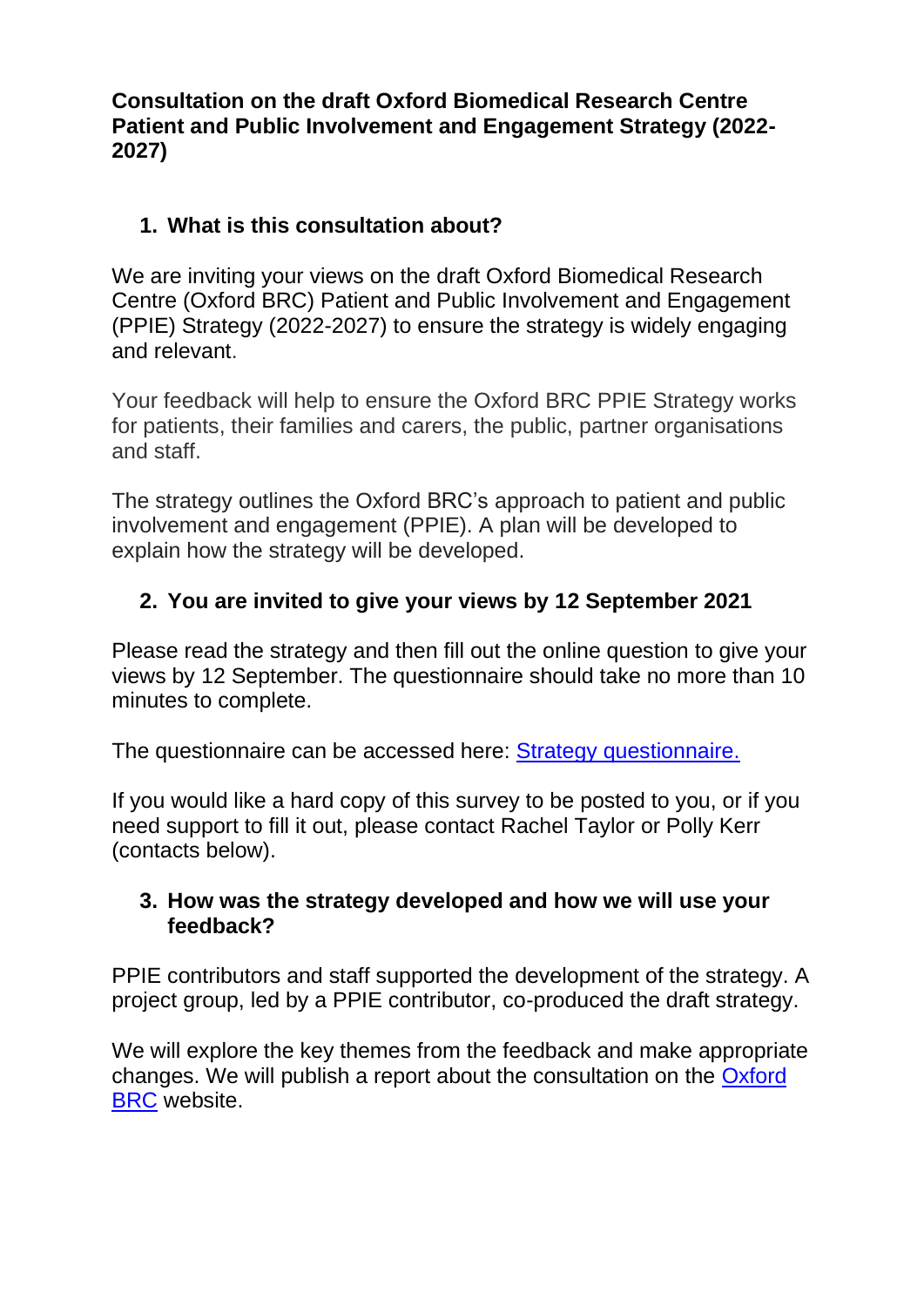### **4. Further information**

The National Institute for Health Research (NIHR) Oxford BRC is a collaboration between the University of Oxford and Oxford University Hospitals NHS Foundation Trust to fund medical research.

England's 20 Biomedical Research Centres are funded by the NIHR which has a [ten year plan](https://www.nihr.ac.uk/documents/about-us/our-contribution-to-research/how-we-involve-patients-carers-and-the-public/Going-the-Extra-Mile.pdf) for public involvement. The NIHR mission is to have:

"The public as partners in everything we do to deliver high quality research that improves the health, wellbeing and wealth of the nation".

A Department of Health & Social Care recent publication, *[Saving and](https://www.gov.uk/government/publications/the-future-of-uk-clinical-research-delivery/saving-and-improving-lives-the-future-of-uk-clinical-research-delivery)  [improving lives: the future of UK clinical research delivery](https://www.gov.uk/government/publications/the-future-of-uk-clinical-research-delivery/saving-and-improving-lives-the-future-of-uk-clinical-research-delivery)* echoes this commitment to "patient-centred research, research open to everyone".

Oxford BRC is strongly committed to ensuring public voices are heard and inform research. This strategy has four priorities for PPIE and a detailed plan will be developed later, outlining how the priorities will be delivered.

#### **5. Key terms used in the strategy**

- *Patient* a person who is or has been under NHS (or other healthcare provider) health care for a condition related to their involvement in health research.
- **Public** any member of the public, including those involved with public health research, e.g. vaccine development.
- *Carer* a family member or friend who has an unpaid caring role for a patient (as described above).
- *Patient and Public Involvement (PPI)* is research done "with" or "by" patients and the public. Examples of PPI are patients working with researchers to decide what research should be done and helping make patient information easier to understand.
- *Public Engagement* is raising awareness and sharing knowledge about research. Examples of public engagement are researchers holding a webinar about COVID-19 research and writing articles in newspapers about research.
- *PPIE* includes both **PPI** and **Public Engagement. PPIE** is about involving patients, their families and carers, and the public to improve and raise awareness of research.